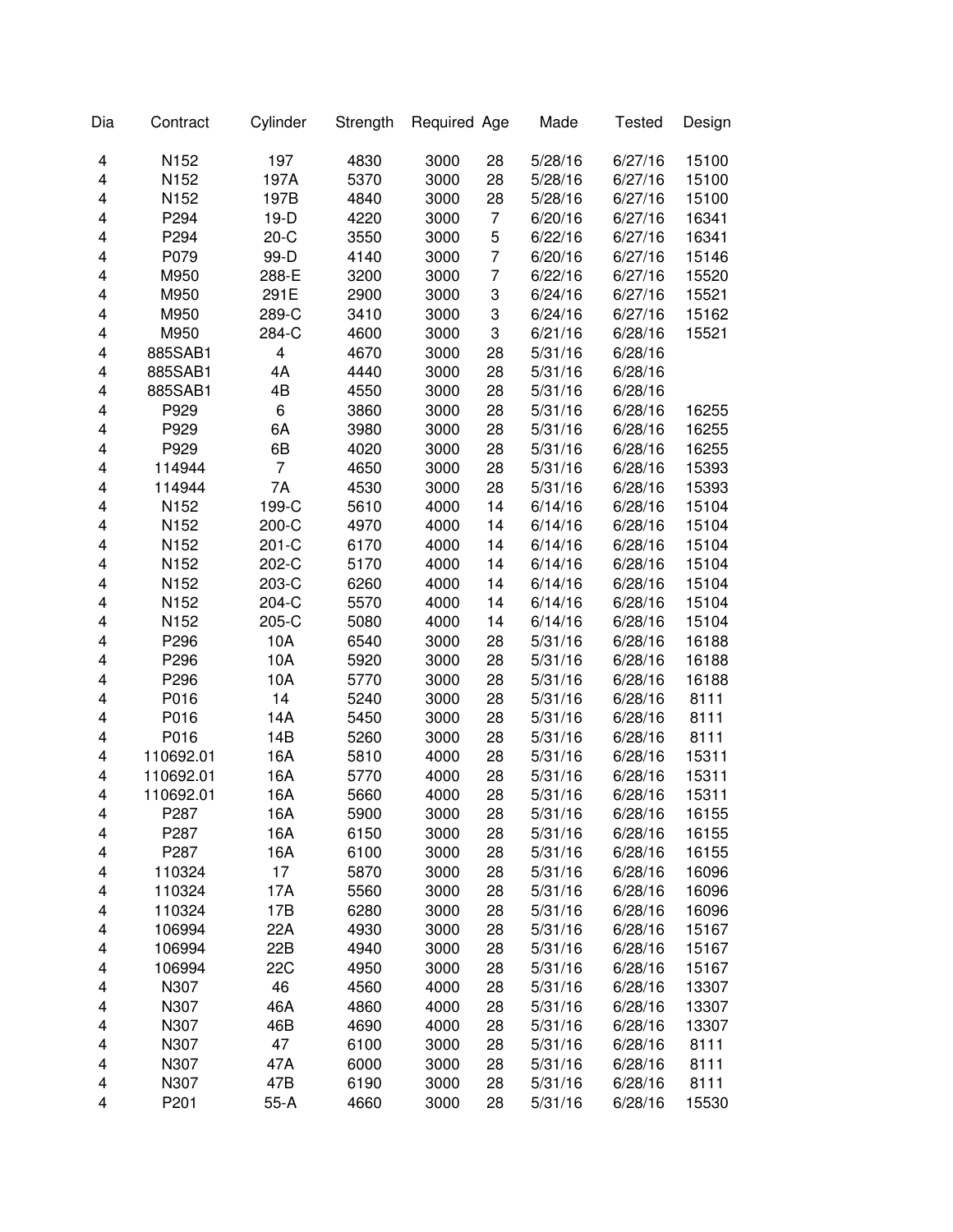| 4 | P201      | $55-A$         | 4080 | 3000 | 28 | 5/31/16 | 6/28/16 | 15530 |
|---|-----------|----------------|------|------|----|---------|---------|-------|
| 4 | P201      | $55-A$         | 4350 | 3000 | 28 | 5/31/16 | 6/28/16 | 15530 |
| 4 | M305      | W-66           | 9200 | 3000 | 28 | 5/31/16 | 6/28/16 | 13108 |
| 4 | M305      | <b>W-66A</b>   | 8270 | 3000 | 28 | 5/31/16 | 6/28/16 | 13108 |
| 4 | M305      | <b>W-66B</b>   | 9280 | 3000 | 28 | 5/31/16 | 6/28/16 | 13108 |
| 4 | M305      | W-77           | 8630 | 3000 | 28 | 5/31/16 | 6/28/16 | 13108 |
| 4 | M305      | <b>W-77A</b>   | 8080 | 3000 | 28 | 5/31/16 | 6/28/16 | 13108 |
| 4 | M305      | <b>W-77B</b>   | 7980 | 3000 | 28 | 5/31/16 | 6/28/16 | 13108 |
| 4 | N201      | 75-A           | 6530 | 3000 | 28 | 5/31/16 | 6/28/16 | 14239 |
| 4 | N201      | 75-A           | 6110 | 3000 | 28 | 5/31/16 | 6/28/16 | 14239 |
| 4 | N201      | 75-A           | 5900 | 3000 | 28 | 5/31/16 | 6/28/16 | 14239 |
| 4 | P047      | 83-A           | 5710 | 3000 | 28 | 5/31/16 | 6/28/16 | 15199 |
| 4 | P047      | 83-A           | 5770 | 3000 | 28 | 5/31/16 | 6/28/16 | 15199 |
| 4 | P047      | 83-A           | 5720 | 3000 | 28 | 5/31/16 | 6/28/16 | 15199 |
| 4 | N279      | 108            | 6150 | 3000 | 28 | 5/31/16 | 6/28/16 | 14347 |
| 4 | N279      | 108A           | 5950 | 3000 | 28 | 5/31/16 | 6/28/16 | 14347 |
| 4 | N279      | 108B           | 5800 | 3000 | 28 | 5/31/16 | 6/28/16 | 14347 |
| 4 | M384      | 126            | 6190 | 4000 | 28 | 5/31/16 | 6/28/16 | 15618 |
| 4 | M384      | 126A           | 5640 | 4000 | 28 | 5/31/16 | 6/28/16 | 15618 |
| 4 | M384      | 126B           | 5860 | 4000 | 28 | 5/31/16 | 6/28/16 | 15618 |
| 4 |           | 171            | 5710 |      |    |         |         |       |
|   | N266      |                |      | 3000 | 28 | 5/31/16 | 6/28/16 | 13025 |
| 4 | N266      | 171A           | 6080 | 3000 | 28 | 5/31/16 | 6/28/16 | 13025 |
| 4 | N266      | 171B           | 6040 | 3000 | 28 | 5/31/16 | 6/28/16 | 13025 |
| 4 | N198      | 317            | 5580 | 3000 | 28 | 5/31/16 | 6/28/16 | 13034 |
| 4 | N198      | 317A           | 6170 | 3000 | 28 | 5/31/16 | 6/28/16 | 13034 |
| 4 | N198      | 217B           | 5510 | 3000 | 28 | 5/31/16 | 6/28/16 | 13034 |
| 4 | M305      | DB-258         | 5380 | 3000 | 28 | 5/31/16 | 6/28/16 | 13108 |
| 4 | M305      | <b>DB-258A</b> | 5320 | 3000 | 28 | 5/31/16 | 6/28/16 | 13108 |
| 4 | M305      | <b>DB-258B</b> | 5430 | 3000 | 28 | 5/31/16 | 6/28/16 | 13108 |
| 4 | M950      | 265            | 7290 | 3000 | 28 | 5/31/16 | 6/28/16 | 16060 |
| 4 | M950      | 265A           | 7510 | 3000 | 28 | 5/31/16 | 6/28/16 | 16060 |
| 4 | M950      | 265B           | 7330 | 3000 | 28 | 5/31/16 | 6/28/16 | 16060 |
| 4 | L041      | 307A           | 3930 | 3000 | 28 | 5/31/16 | 6/28/16 | 14369 |
| 4 | L041      | 307A           | 4010 | 3000 | 28 | 5/31/16 | 6/28/16 | 14369 |
| 4 | L041      | 307A           | 4000 | 3000 | 28 | 5/31/16 | 6/28/16 | 14369 |
| 4 | P294      | $18-C$         | 4490 | 3000 | 14 | 6/15/16 | 6/29/16 | 16341 |
| 6 | P294      | 20-D           | 1670 | 3000 | 7  | 6/22/16 | 6/29/16 | 16341 |
| 6 | M950      | 287-D          | 1740 | 3000 | 7  | 6/22/16 | 6/29/16 | 15521 |
| 4 | M950      | 288-D          | 3640 | 3000 | 7  | 6/22/16 | 6/29/16 | 15521 |
| 4 | M950      | 291-D          | 3410 | 3000 | 7  | 6/22/16 | 6/29/16 | 15521 |
| 4 | 115241.03 | $DL-1$         | 6850 | 3000 | 28 | 6/1/16  | 6/29/16 | 13108 |
| 4 | 115241.03 | DL-1A          | 6710 | 3000 | 28 | 6/1/16  | 6/29/16 | 13108 |
| 4 | 115241.03 | DL-1B          | 6330 | 3000 | 28 | 6/1/16  | 6/29/16 | 13108 |
| 4 | P083      | 3              | 5180 | 3000 | 28 | 6/1/16  | 6/29/16 | 13034 |
| 4 | P083      | 3A             | 5370 | 3000 | 28 | 6/1/16  | 6/29/16 | 13034 |
| 4 | P083      | 3B             | 6040 | 3000 | 28 | 6/1/16  | 6/29/16 | 13034 |
| 4 | P311      | 3              | 6060 | 4000 | 28 | 6/1/16  | 6/29/16 | 16167 |
| 4 | P311      | 3A             | 6030 | 4000 | 28 | 6/1/16  | 6/29/16 | 16167 |
| 4 | P311      | 3B             | 6400 | 4000 | 28 | 6/1/16  | 6/29/16 | 16167 |
| 4 | J363      | $8-A$          | 4710 | 3000 | 28 | 6/1/16  | 6/29/16 |       |
| 4 | J363      | $8-A$          | 4390 | 3000 | 28 | 6/1/16  | 6/29/16 |       |
| 4 | J363      | $8-A$          | 4660 | 3000 | 28 | 6/1/16  | 6/29/16 |       |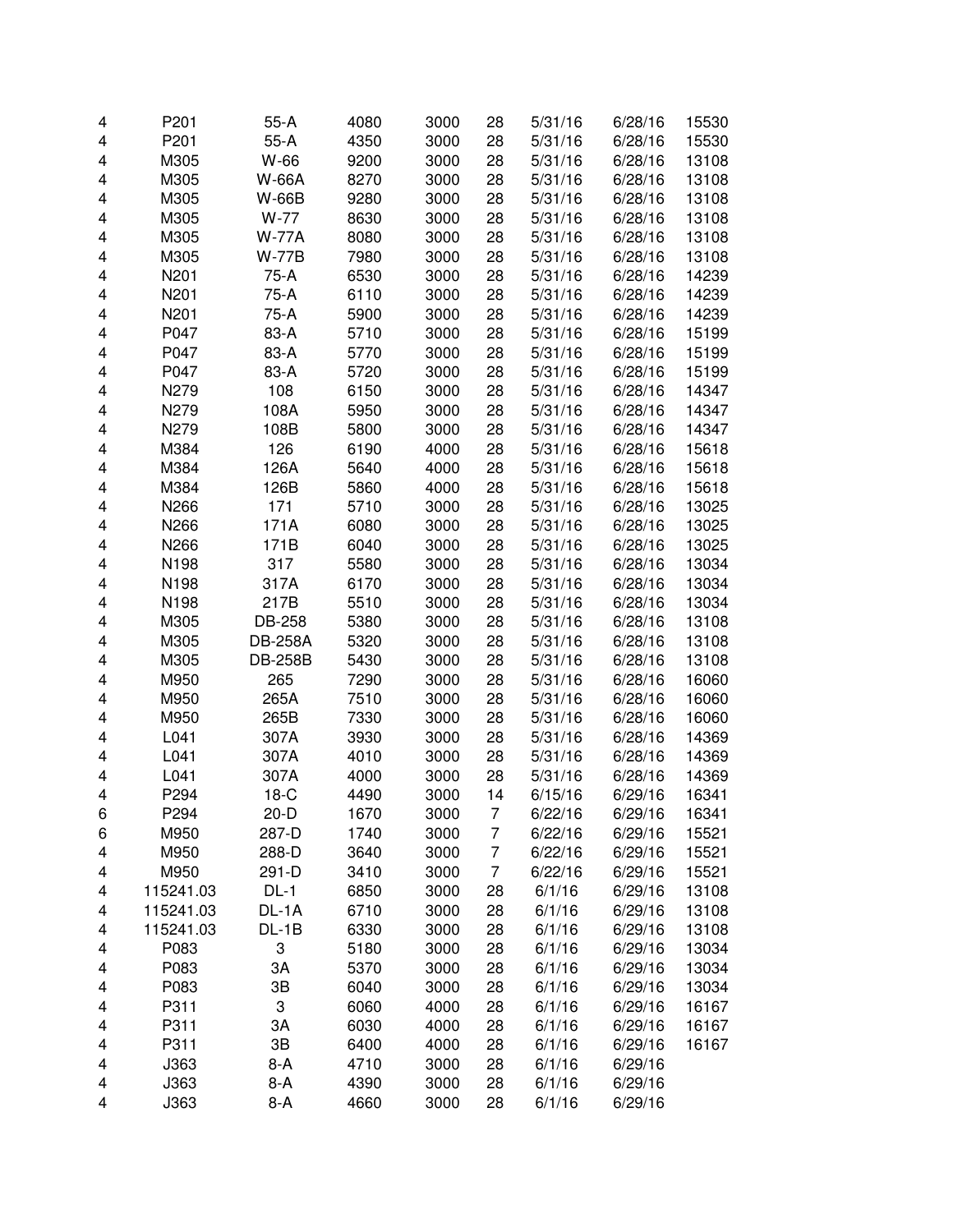| 4 | P294           | 16            | 4020         | 3000  | 28       | 6/1/16 | 6/29/16            | 16341          |
|---|----------------|---------------|--------------|-------|----------|--------|--------------------|----------------|
| 4 | P294           | 16A           | 4220         | 3000  | 28       | 6/1/16 | 6/29/16            | 16341          |
| 4 | P294           | 16B           | 4320         | 3000  | 28       | 6/1/16 | 6/29/16            | 16341          |
| 4 | P256           | 31            | 6130         | 3000  | 28       | 6/1/16 | 6/29/16            | 15610          |
| 4 | P256           | 31A           | 5970         | 3000  | 28       | 6/1/16 | 6/29/16            | 15610          |
| 4 | P256           | 31B           | 5710         | 3000  | 28       | 6/1/16 | 6/29/16            | 15610          |
| 4 | P229           | 4             | 4470         | 3000  | 28       | 6/1/16 | 6/29/16            | 16166          |
| 4 | P229           | 4A            | 4890         | 3000  | 28       | 6/1/16 | 6/29/16            | 16166          |
| 4 | P229           | 4B            | 4440         | 3000  | 28       | 6/1/16 | 6/29/16            | 16166          |
| 4 | ?              | 8             | 5890         | 3000  | 28       | 6/1/16 | 6/29/16            | 15393          |
| 4 | $\overline{?}$ | 8A            | 5980         | 3000  | 28       | 6/1/16 | 6/29/16            | 15393          |
| 4 | P261           | 10            | 4580         | 3000  | 28       | 6/1/16 | 6/29/16            | 14339          |
| 4 | P261           | 10A           | 4580         | 3000  | 28       | 6/1/16 | 6/29/16            | 14339          |
| 4 | P261           | 10B           | 4490         | 3000  | 28       | 6/1/16 | 6/29/16            | 14339          |
| 4 | N323           | 19A           | 6010         | 3000  | 28       | 6/1/16 | 6/29/16            | 8111           |
| 4 | N323           | 19B           | 5680         | 3000  | 28       | 6/1/16 | 6/29/16            | 8111           |
| 4 | N323           | 19C           | 5790         | 3000  | 28       | 6/1/16 | 6/29/16            | 8111           |
| 4 | P247           | 25            | 5630         | 3000  | 28       | 6/1/16 | 6/29/16            | 16130          |
| 4 | P247           | 25A           | 5880         | 3000  | 28       | 6/1/16 | 6/29/16            | 16130          |
| 4 | P247           | 25B           | 5720         | 3000  | 28       | 6/1/16 | 6/29/16            | 16130          |
| 4 | P247111047.00  | 16            | 4420         | 4000  | 28       | 6/1/16 | 6/29/16            | 15481          |
| 4 | 111047         | 16A           | 4290         | 4000  | 28       | 6/1/16 | 6/29/16            | 15481          |
| 4 | 111047         | 16B           | 4340         | 4000  | 28       | 6/1/16 | 6/29/16            | 15481          |
| 4 | 113908         | 29            | 5500         | 3000  | 28       | 6/1/16 | 6/29/16            | 15616          |
| 4 | 113908         | 29A           | 5670         | 3000  | 28       | 6/1/16 | 6/29/16            | 15616          |
| 4 | 113908         | 29B           | 5810         | 3000  | 28       | 6/1/16 | 6/29/16            | 15616          |
| 4 | 106578         | 41            | 5240         | 3000  | 28       | 6/1/16 | 6/29/16            | 16132          |
| 4 | 106578         | 41A           | 5390         | 3000  | 28       | 6/1/16 | 6/29/16            | 16132          |
| 4 | 106578         | 41B           | 5240         | 3000  | 28       | 6/1/16 | 6/29/16            | 16132          |
| 4 | N307           | 48            | 6810         | 3000  | 28       | 6/1/16 | 6/29/16            | 12004          |
| 4 | N307           | 48A           | 6600         | 3000  | 28       | 6/1/16 | 6/29/16            | 12004          |
| 4 | N307           | 48B           | 7250         | 3000  | 28       | 6/1/16 | 6/29/16            | 12004          |
| 4 | N307           | 49            | 6940         | 3000  | 28       | 6/1/16 | 6/29/16            | 12004          |
| 4 | N307           | 49A           | 7310         | 3000  | 28       | 6/1/16 | 6/29/16            | 12004          |
| 4 | N307           | 49B           | 7280         | 3000  | 28       | 6/1/16 | 6/29/16            | 12004          |
| 4 | P201           | 56A           | 4760         | 3000  | 28       | 6/1/16 | 6/29/16            | 15530          |
|   |                |               |              |       |          |        |                    |                |
| 4 | P201           | 56A<br>56B    | 4770         | 3000  | 28       | 6/1/16 | 6/29/16<br>6/29/16 | 15530          |
| 4 | P201<br>115745 | 51            | 5060<br>5970 | 3000  | 28<br>28 | 6/1/16 | 6/29/16            | 15530<br>16082 |
| 4 | 115745         |               |              | 3000  |          | 6/1/16 | 6/29/16            |                |
| 4 |                | 51A           | 5940         | 3000  | 28<br>28 | 6/1/16 |                    | 16082          |
| 4 | 115745         | 51B           | 5720         | 3000  |          | 6/1/16 | 6/29/16            | 16082          |
| 4 | P201           | 56            | 4970         | 3000  | 28       | 6/1/16 | 6/29/16            | 15530          |
| 4 | P201           | 56A           | 5180         | 3000  | 28       | 6/1/16 | 6/29/16            | 15530          |
| 4 | P201           | 56A           | 5410         | 3000  | 28       | 6/1/16 | 6/29/16            | 15530          |
| 4 | P230           | <b>58-ARK</b> | 11920        | 10000 | 28       | 6/1/16 | 6/29/16            | 16383          |
| 4 | P230           | 58-ARK        | 12670        | 10000 | 28       | 6/1/16 | 6/29/16            | 16383          |
| 4 | P230           | 58-ARK        | 12530        | 10000 | 28       | 6/1/16 | 6/29/16            | 16383          |
| 4 | P230           | 5-ARK         | 13120        | 10000 | 28       | 6/1/16 | 6/29/16            | 16383          |
| 4 | P230           | 59-ARK        | 12470        | 10000 | 28       | 6/1/16 | 6/29/16            | 16383          |
| 4 | P230           | 59-ARK        | 12590        | 10000 | 28       | 6/1/16 | 6/29/16            | 16383          |
| 4 | P230           | 60-ARK        | 12760        | 10000 | 28       | 6/1/16 | 6/29/16            | 16383          |
| 4 | P230           | 60-ARK        | 12400        | 10000 | 28       | 6/1/16 | 6/29/16            | 16383          |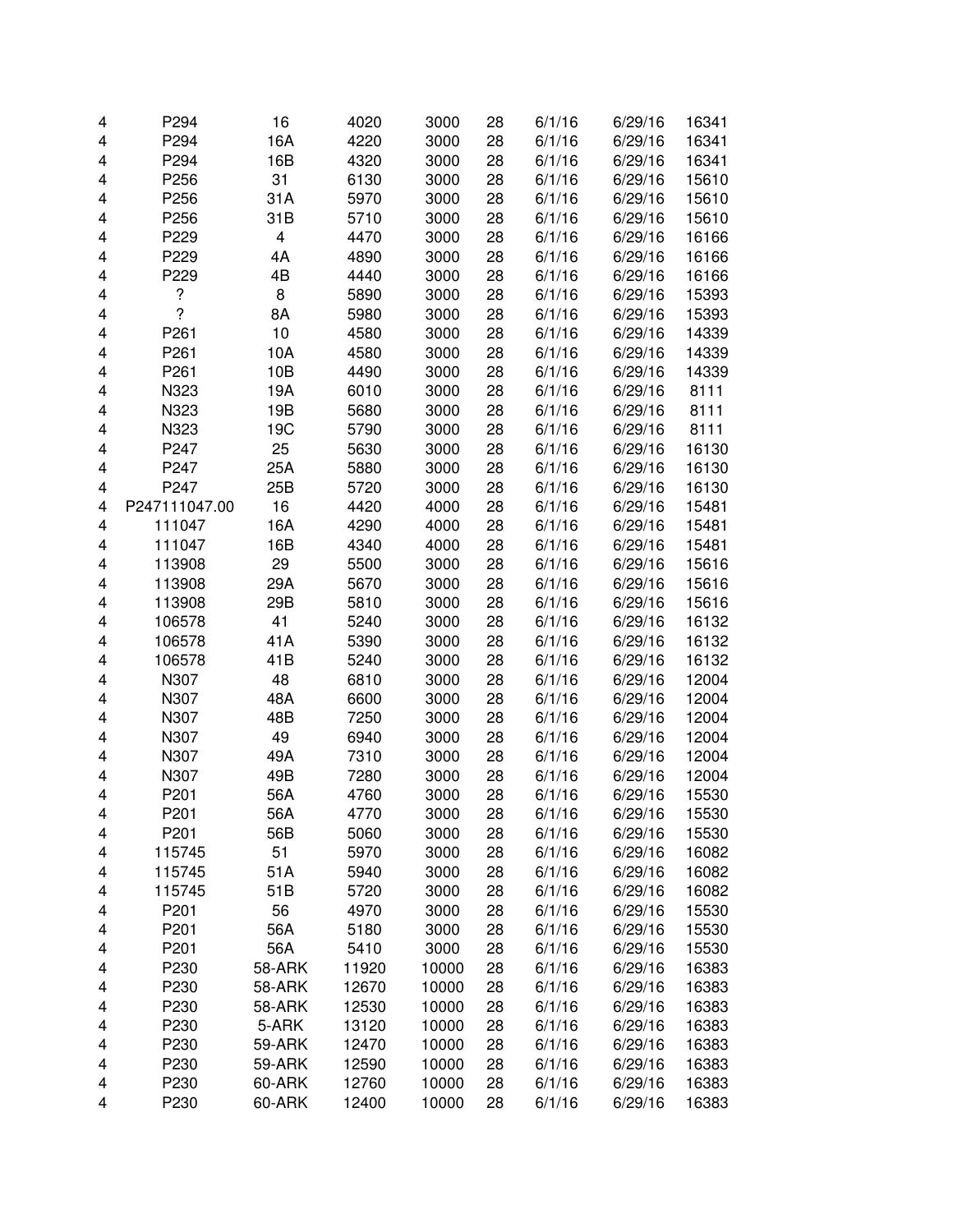| 4 | P230 | 60-ARK       | 12260 | 10000 | 28             | 6/1/16  | 6/29/16 | 16383 |
|---|------|--------------|-------|-------|----------------|---------|---------|-------|
| 4 | P230 | 61-ARK       | 12670 | 10000 | 28             | 6/1/16  | 6/29/16 | 16383 |
| 4 | P230 | 61-ARK       | 12010 | 10000 | 28             | 6/1/16  | 6/29/16 | 16383 |
| 4 | P230 | 61-ARK       | 12960 | 10000 | 28             | 6/1/16  | 6/29/16 | 16383 |
| 6 | L264 | 610          | 6820  | 3000  | 28             | 6/1/16  | 6/29/16 | 15393 |
| 6 | L264 | 610A         | 6660  | 3000  | 28             | 6/1/16  | 6/29/16 | 15393 |
| 4 | P230 | 62-ARK       | 12240 | 10000 | 28             | 6/1/16  | 6/29/16 | 16383 |
|   |      |              |       |       |                |         |         |       |
| 4 | P230 | 62-ARK       | 11480 | 10000 | 28             | 6/1/16  | 6/29/16 | 16383 |
| 4 | P230 | 62-ARK       | 11690 | 10000 | 28             | 6/1/16  | 6/29/16 | 16383 |
| 4 | N201 | 76           | 6110  | 3000  | 28             | 6/1/16  | 6/29/16 | 14239 |
| 4 | N201 | 76A          | 6060  | 3000  | 28             | 6/1/16  | 6/29/16 | 14239 |
| 4 | N201 | 76A          | 6590  | 3000  | 28             | 6/1/16  | 6/29/16 | 14239 |
| 4 | M305 | W-78         | 6080  | 3000  | 28             | 6/1/16  | 6/29/16 | 13108 |
| 4 | M305 | <b>W-78A</b> | 7490  | 3000  | 28             | 6/1/16  | 6/29/16 | 13108 |
| 4 | M305 | <b>W-78B</b> | 7660  | 3000  | 28             | 6/1/16  | 6/29/16 | 13108 |
| 4 | L012 | 85           | 8800  | 3000  | 28             | 6/1/16  | 6/29/16 | 13016 |
| 4 | L012 | 85A          | 8530  | 3000  | 28             | 6/1/16  | 6/29/16 | 13016 |
| 4 | L012 | 85B          | 8360  | 3000  | 28             | 6/1/16  | 6/29/16 | 13016 |
| 4 | N279 | 109          | 5470  | 3000  | 28             | 6/1/16  | 6/29/16 | 8111  |
| 4 | N279 | 109A         | 5300  | 3000  | 28             | 6/1/16  | 6/29/16 | 8111  |
| 4 | N279 | 109B         | 5570  | 3000  | 28             | 6/1/16  | 6/29/16 | 8111  |
| 4 | M384 | 127          | 5000  | 4000  | 28             | 6/1/16  | 6/29/16 |       |
| 4 | M384 | 127A         | 5350  | 4000  | 28             | 6/1/16  | 6/29/16 |       |
|   |      |              |       |       |                |         |         |       |
| 4 | M384 | 127B         | 4870  | 4000  | 28             | 6/1/16  | 6/29/16 |       |
| 4 | N321 | 155          | 6200  | 3000  | 28             | 6/1/16  | 6/29/16 | 15184 |
| 4 | N321 | 155A         | 6530  | 3000  | 28             | 6/1/16  | 6/29/16 | 15184 |
| 4 | N321 | 155B         | 6650  | 3000  | 28             | 6/1/16  | 6/29/16 | 15184 |
| 4 | M950 | 266          | 7310  | 4000  | 28             | 6/1/16  | 6/29/16 | 16063 |
| 4 | M950 | 266A         | 7060  | 4000  | 28             | 6/1/16  | 6/29/16 | 16063 |
| 4 | M950 | 266B         | 7740  | 4000  | 28             | 6/1/16  | 6/29/16 | 16063 |
| 4 | L041 | 308A         | 5400  | 3000  | 28             | 6/1/16  | 6/29/16 | 14369 |
| 4 | L041 | 308A         | 5100  | 3000  | 28             | 6/1/16  | 6/29/16 | 14369 |
| 4 | L041 | 308A         | 4840  | 3000  | 28             | 6/1/16  | 6/29/16 | 14369 |
| 4 | M010 | 196A         | 4830  | 4000  | 28             | 6/2/16  | 6/30/16 | 15279 |
| 4 | M010 | 196A         | 4830  | 4000  | 28             | 6/2/16  | 6/30/16 | 15279 |
| 4 | M010 | 196A         | 4790  | 4000  | 28             | 6/2/16  | 6/30/16 | 15279 |
| 4 | M305 | F-264        | 5850  | 3000  | 28             | 6/2/16  | 6/30/16 | 13108 |
| 4 | M305 | F-264A       | 6760  | 3000  | 28             | 6/2/16  | 6/30/16 | 13108 |
| 4 | M305 | F-264B       | 5730  | 3000  | 28             | 6/2/16  | 6/30/16 | 13108 |
| 4 | M305 | F-264D       | 5830  | 3000  | 28             | 6/2/16  | 6/30/16 | 13108 |
|   | M305 | F-264E       | 7050  | 3000  | 28             | 6/2/16  | 6/30/16 | 13108 |
| 4 |      |              |       |       |                |         |         |       |
| 4 | M305 | F-264F       | 7770  | 3000  | 28             | 6/2/16  | 6/30/16 | 13108 |
| 4 | P050 | 6D           | 7890  | 3000  | 7              | 6/23/16 | 6/30/16 | 15535 |
| 4 | P050 | 6E           | 7100  | 3000  | $\overline{7}$ | 6/23/16 | 6/30/16 | 15535 |
| 4 | P927 | 109          | 6130  | 3000  | 28             | 6/2/16  | 6/30/16 | 15600 |
| 4 | P927 | 109A         | 6260  | 3000  | 28             | 6/2/16  | 6/30/16 | 15600 |
| 4 | P927 | 109AA        | 6320  | 3000  | 28             | 6/2/16  | 6/30/16 | 15600 |
| 4 | M305 | F-264G       | 6930  | 3000  | 28             | 6/2/16  | 6/30/16 | 13108 |
| 4 | M305 | F-264H       | 6490  | 3000  | 28             | 6/2/16  | 6/30/16 | 13108 |
| 4 | M305 | F-264I       | 7460  | 3000  | 28             | 6/2/16  | 6/30/16 | 13108 |
| 4 | P295 | 12           | 10040 | 3000  | 28             | 6/2/16  | 6/30/16 | 16234 |
| 4 | P295 | 12A          | 9700  | 3000  | 28             | 6/2/16  | 6/30/16 | 16234 |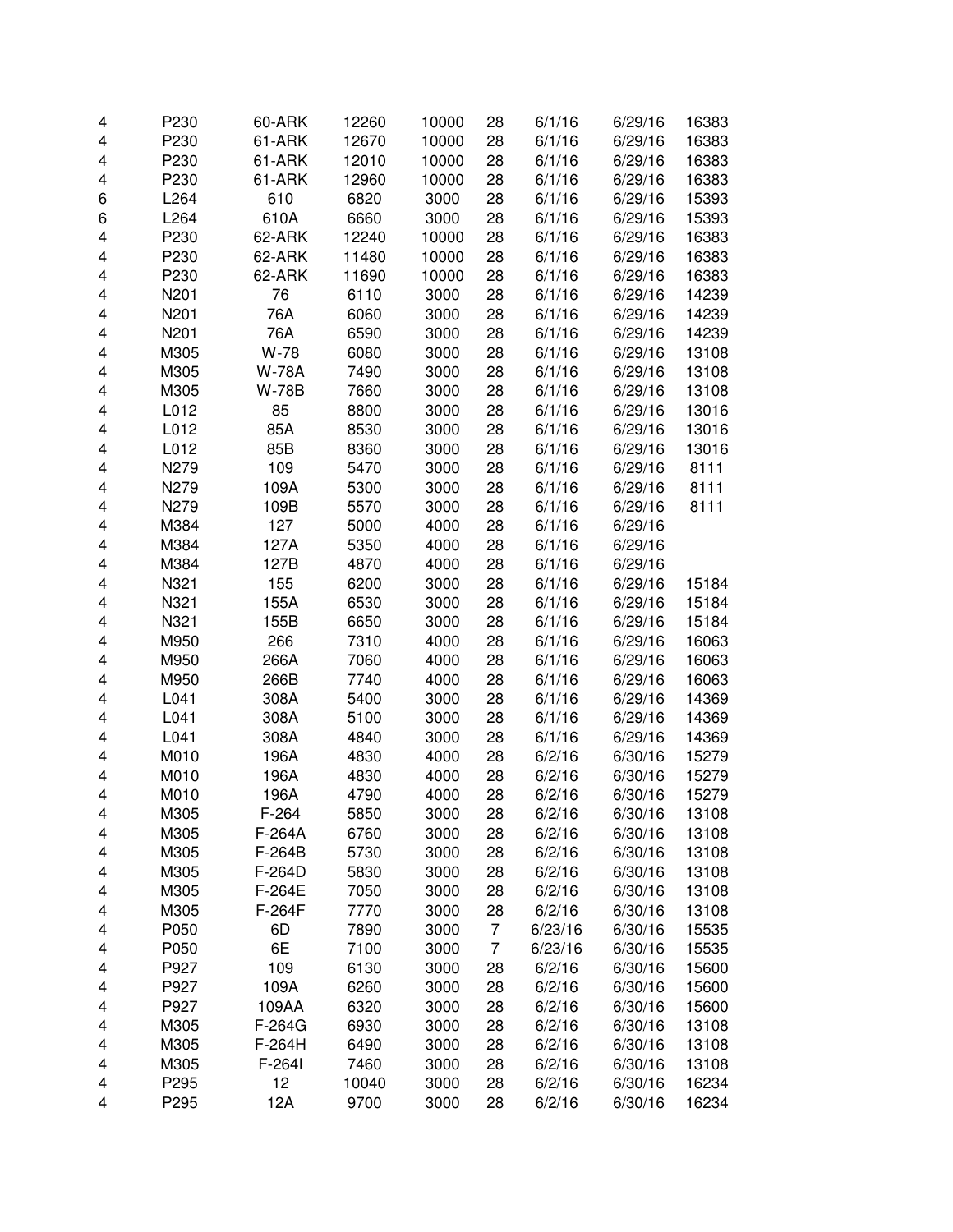| 4 | P295 | 12A                     | 9780 | 3000 | 28 | 6/2/16 | 6/30/16 | 16234 |
|---|------|-------------------------|------|------|----|--------|---------|-------|
| 4 | P929 | $\overline{7}$          | 3220 | 3000 | 28 | 6/2/16 | 6/30/16 | 16255 |
| 4 | P929 | 7A                      | 3230 | 3000 | 28 | 6/2/16 | 6/30/16 | 16255 |
| 4 | P929 | 7B                      | 3260 | 3000 | 28 | 6/2/16 | 6/30/16 | 16255 |
| 4 | P230 | 79                      | 5260 | 3000 | 28 | 6/2/16 | 6/30/16 | 16168 |
| 4 | P230 | 79A                     | 6370 | 3000 | 28 | 6/2/16 | 6/30/16 | 16168 |
| 4 | P230 | 79B                     | 6030 | 3000 | 28 | 6/2/16 | 6/30/16 | 16168 |
| 4 | N198 | 218                     | 4380 | 3000 | 28 | 6/2/16 | 6/30/16 | 13034 |
| 4 | N198 | 218A                    | 4380 | 3000 | 28 | 6/2/16 | 6/30/16 | 13034 |
| 4 | N198 | 218B                    | 4390 | 3000 | 28 | 6/2/16 | 6/30/16 | 13034 |
| 4 | N307 | 52                      | 7300 | 3000 | 28 | 6/2/16 | 6/30/16 | 12004 |
| 4 | N307 | 52A                     | 7210 | 3000 | 28 | 6/2/16 | 6/30/16 | 12004 |
| 4 | N307 | 52B                     | 7410 | 3000 | 28 | 6/2/16 | 6/30/16 | 12004 |
| 4 | N307 | 51                      | 8200 | 3000 | 28 | 6/2/16 | 6/30/16 | 12004 |
| 4 | N307 | 51A                     | 7710 | 3000 | 28 | 6/2/16 | 6/30/16 | 12004 |
| 4 | N307 | 51B                     | 7180 | 3000 | 28 | 6/2/16 | 6/30/16 | 12004 |
| 4 | N343 | 69A                     | 5950 | 3000 | 28 | 6/2/16 | 6/30/16 | 16088 |
| 4 | N343 | 69A                     | 5440 | 3000 | 28 | 6/2/16 | 6/30/16 | 16088 |
|   |      |                         | 5300 |      |    |        |         | 16088 |
| 4 | N343 | 69A                     |      | 3000 | 28 | 6/2/16 | 6/30/16 |       |
| 4 | N201 | 78A                     | 4110 | 3000 | 28 | 6/2/16 | 6/30/16 | 11282 |
| 4 | N201 | 78A                     | 4140 | 3000 | 28 | 6/2/16 | 6/30/16 | 11282 |
| 4 | N201 | 78A                     | 4620 | 3000 | 28 | 6/2/16 | 6/30/16 | 11282 |
| 4 | M950 | 268                     | 5650 | 3000 | 28 | 6/2/16 | 6/30/16 |       |
| 4 | M950 | 268A                    | 5090 | 3000 | 28 | 6/2/16 | 6/30/16 |       |
| 4 | M950 | 268B                    | 5410 | 3000 | 28 | 6/2/16 | 6/30/16 |       |
| 4 | P083 | $\overline{\mathbf{4}}$ | 4910 | 3000 | 28 | 6/2/16 | 6/30/16 | 13034 |
| 4 | P083 | 4A                      | 4910 | 3000 | 28 | 6/2/16 | 6/30/16 | 13034 |
| 4 | P083 | 4B                      | 5210 | 3000 | 28 | 6/2/16 | 6/30/16 | 13034 |
| 4 | N282 | 19A                     | 4430 | 3000 | 28 | 6/2/16 | 6/30/16 | 14145 |
| 4 | N282 | 19A                     | 4430 | 3000 | 28 | 6/2/16 | 6/30/16 | 14145 |
| 4 | N282 | 19A                     | 4620 | 3000 | 28 | 6/2/16 | 6/30/16 | 14145 |
| 4 | M384 | 128                     | 6820 | 4000 | 28 | 6/2/16 | 6/30/16 |       |
| 4 | M384 | 128A                    | 6910 | 4000 | 28 | 6/2/16 | 6/30/16 |       |
| 4 | M384 | 128B                    | 6450 | 4000 | 28 | 6/2/16 | 6/30/16 |       |
| 4 | P047 | 84A                     | 6150 | 3000 | 28 | 6/2/16 | 6/30/16 | 15199 |
| 4 | P047 | 84A                     | 5920 | 3000 | 28 | 6/2/16 | 6/30/16 | 15199 |
| 4 | P047 | 84A                     | 6340 | 3000 | 28 | 6/2/16 | 6/30/16 | 15199 |
| 4 | J363 | 1A                      | 4860 | 3000 | 28 | 6/2/16 | 6/30/16 | 14198 |
| 4 | J363 | 1A                      | 5360 | 3000 | 28 | 6/2/16 | 6/30/16 | 14198 |
| 4 | J363 | 1A                      | 4660 | 3000 | 28 | 6/2/16 | 6/30/16 | 14198 |
| 4 | N201 | 77A                     | 6200 | 3000 | 28 | 6/2/16 | 6/30/16 | 11282 |
| 4 | N201 | 77A                     | 5540 | 3000 | 28 | 6/2/16 | 6/30/16 | 11282 |
| 4 | N201 | 77A                     | 5930 | 3000 | 28 | 6/2/16 | 6/30/16 | 11282 |
| 4 | L041 | 309A                    | 3950 | 3000 | 28 | 6/2/16 | 6/30/16 | 14369 |
| 4 | L041 | 309A                    | 4140 | 3000 | 28 | 6/2/16 | 6/30/16 | 14369 |
| 4 | L041 | 309A                    | 4130 | 3000 | 28 | 6/2/16 | 6/30/16 | 14369 |
| 4 | N357 | 41                      | 4100 | 3000 | 28 | 6/2/16 | 6/30/16 | 16127 |
| 4 | N357 | 41A                     | 4020 | 3000 | 28 | 6/2/16 | 6/30/16 | 16127 |
| 4 | N357 | 41B                     | 4100 | 3000 | 28 | 6/2/16 | 6/30/16 | 16127 |
| 4 | M950 | 267                     | 6550 | 3000 | 28 | 6/2/16 | 6/30/16 | 16060 |
| 4 | M950 | 267A                    | 7270 | 3000 | 28 | 6/2/16 | 6/30/16 | 16060 |
| 4 | M950 | 267B                    | 6970 | 3000 | 28 | 6/2/16 | 6/30/16 | 16060 |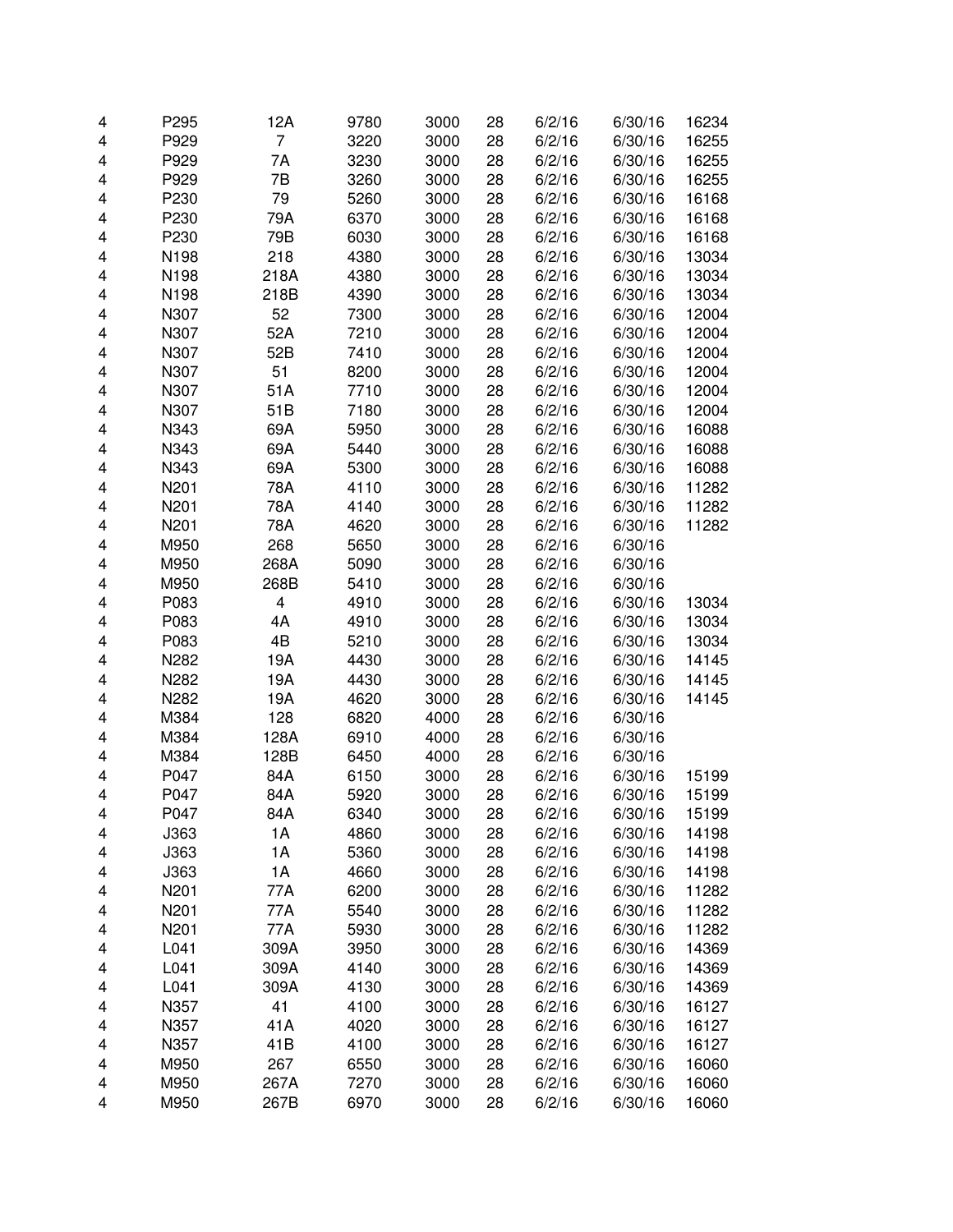| 4 | M950      | 289D        | 3730  | 3000  | 7              | 6/23/16 | 6/30/16 | 15162 |
|---|-----------|-------------|-------|-------|----------------|---------|---------|-------|
| 4 | M305      | W79         | 6720  | 3000  | 28             | 6/2/16  | 6/30/16 | 13108 |
| 4 | M305      | <b>W79A</b> | 6290  | 3000  | 28             | 6/2/16  | 6/30/16 | 13108 |
| 4 | M305      | <b>W79B</b> | 6200  | 3000  | 28             | 6/2/16  | 6/30/16 | 13108 |
| 4 | N228      | 65-D        | 5810  | 4000  | 14             | 6/17/16 | 7/1/16  | 16129 |
| 4 | N228      | 66-D        | 6070  | 4000  | 14             | 6/17/16 | 7/1/16  | 16129 |
| 4 | N228      | 67-D        | 6060  | 4000  | 14             | 6/17/16 | 7/1/16  | 16129 |
| 4 | N228      | 68-D        | 5900  | 4000  | 14             | 6/17/16 | 7/1/16  | 16129 |
| 4 | N228      | 69-D        | 5020  | 4000  | 14             | 6/17/16 | 7/1/16  | 16129 |
| 4 | N228      | 70-D        | 5630  | 4000  | 14             | 6/17/16 | 7/1/16  | 16129 |
| 4 | N228      | $71-D$      | 5160  | 4000  | 14             | 6/17/16 | 7/1/16  | 16129 |
| 4 | N228      | 72-D        | 4490  | 4000  | 14             | 6/17/16 | 7/1/16  | 16129 |
| 4 | M950      | 290-D       | 4120  | 4000  | 7              | 6/24/16 | 7/1/16  | 15519 |
| 4 | M950      | 291-D       | 3500  | 4000  | $\overline{7}$ | 6/24/16 | 7/1/16  | 15521 |
| 4 | 112018.01 | $1-A$       | 4780  | 3000  | 28             | 6/3/16  | 7/1/16  | 16125 |
| 4 | 112018.01 | $1-A$       | 4830  | 3000  | 28             | 6/3/16  | 7/1/16  | 16125 |
| 4 | 112018.01 | $1-A$       | 5020  | 3000  | 28             | 6/3/16  | 7/1/16  | 16125 |
| 4 | P050      | 4           | 9210  | 3000  | 28             | 6/3/16  | 7/1/16  | 15533 |
| 4 | P050      | 4A          | 9280  | 3000  | 28             | 6/3/16  | 7/1/16  | 15533 |
| 4 | P050      | 4B          | 9620  | 3000  | 28             | 6/3/16  | 7/1/16  | 15533 |
| 4 | P261      | 11          | 4680  | 3000  | 28             | 6/3/16  | 7/1/16  | 14339 |
| 4 | P261      | 11A         | 4760  | 3000  | 28             | 6/3/16  | 7/1/16  | 14339 |
| 4 | P261      | 11B         | 4920  | 3000  | 28             | 6/3/16  | 7/1/16  | 14339 |
| 4 | P922      | 17          | 5650  | 3000  | 28             | 6/3/16  | 7/1/16  | 16085 |
| 4 | P922      | 17A         | 5600  | 3000  | 28             | 6/3/16  | 7/1/16  | 16085 |
| 4 | P922      | 17B         | 5470  | 3000  | 28             | 6/3/16  | 7/1/16  | 16085 |
| 4 | 110324    | 18          | 5370  | 3000  | 28             | 6/3/16  | 7/1/16  | 16096 |
| 4 | 110324    | 18A         | 5600  | 3000  | 28             | 6/3/16  | 7/1/16  | 16096 |
| 4 | 110324    | 18B         | 5860  | 3000  | 28             | 6/3/16  | 7/1/16  | 16096 |
| 4 | P756      | 32          | 5210  | 3000  | 28             | 6/3/16  | 7/1/16  | 15610 |
| 4 | P756      | 32A         | 5400  | 3000  | 28             | 6/3/16  | 7/1/16  | 15610 |
| 4 | P756      | 32B         | 5690  | 3000  | 28             | 6/3/16  | 7/1/16  | 15610 |
| 4 | N307      | 53          | 6670  | 3000  | 28             | 6/3/16  | 7/1/16  | 12004 |
| 4 | N307      | 53A         | 6760  | 3000  | 28             | 6/3/16  | 7/1/16  | 12004 |
| 4 | N307      | 53B         | 6870  | 3000  | 28             | 6/3/16  | 7/1/16  | 12004 |
| 4 | N307      | 54          | 7450  | 3000  | 28             | 6/3/16  | 7/1/16  | 12004 |
| 4 | N307      | 54A         | 7240  | 3000  | 28             | 6/3/16  | 7/1/16  | 12004 |
| 4 | N307      | 54B         | 7100  | 3000  | 28             | 6/3/16  | 7/1/16  | 12004 |
| 4 | 115745    | 52          | 5780  | 3000  | 28             | 6/3/16  | 7/1/16  | 16082 |
| 4 | 115745    | 52A         | 5990  | 3000  | 28             | 6/3/16  | 7/1/16  | 16082 |
| 4 | 115745    | 52B         | 5710  | 3000  | 28             | 6/3/16  | 7/1/16  | 16082 |
| 4 | P201      | 57          | 4710  | 4000  | 28             | 6/3/16  | 7/1/16  | 16393 |
| 4 | P201      | 57A         | 4940  | 4000  | 28             | 6/3/16  | 7/1/16  | 16393 |
| 4 | P201      | 57A         | 5240  | 4000  | 28             | 6/3/16  | 7/1/16  | 16393 |
| 4 | P201      | 58A         | 5880  | 4000  | 28             | 6/3/16  | 7/1/16  | 16393 |
| 4 | P201      | 58A         | 5720  | 4000  | 28             | 6/3/16  | 7/1/16  | 16393 |
| 4 | P201      | 58A         | 5860  | 4000  | 28             | 6/3/16  | 7/1/16  | 16393 |
| 4 | N228      | 63          | 6640  | 4000  | 28             | 6/3/16  | 7/1/16  | 16129 |
| 4 | N228      | 63A         | 6880  | 4000  | 28             | 6/3/16  | 7/1/16  | 16129 |
| 4 | N228      | 63B         | 6480  | 4000  | 28             | 6/3/16  | 7/1/16  | 16129 |
| 4 | P230      | 63-ARK      | 13700 | 10000 | 28             | 6/3/16  | 7/1/16  | 16383 |
| 4 | P230      | 63-ARK      | 12820 | 10000 | 28             | 6/3/16  | 7/1/16  | 16383 |
|   |           |             |       |       |                |         |         |       |